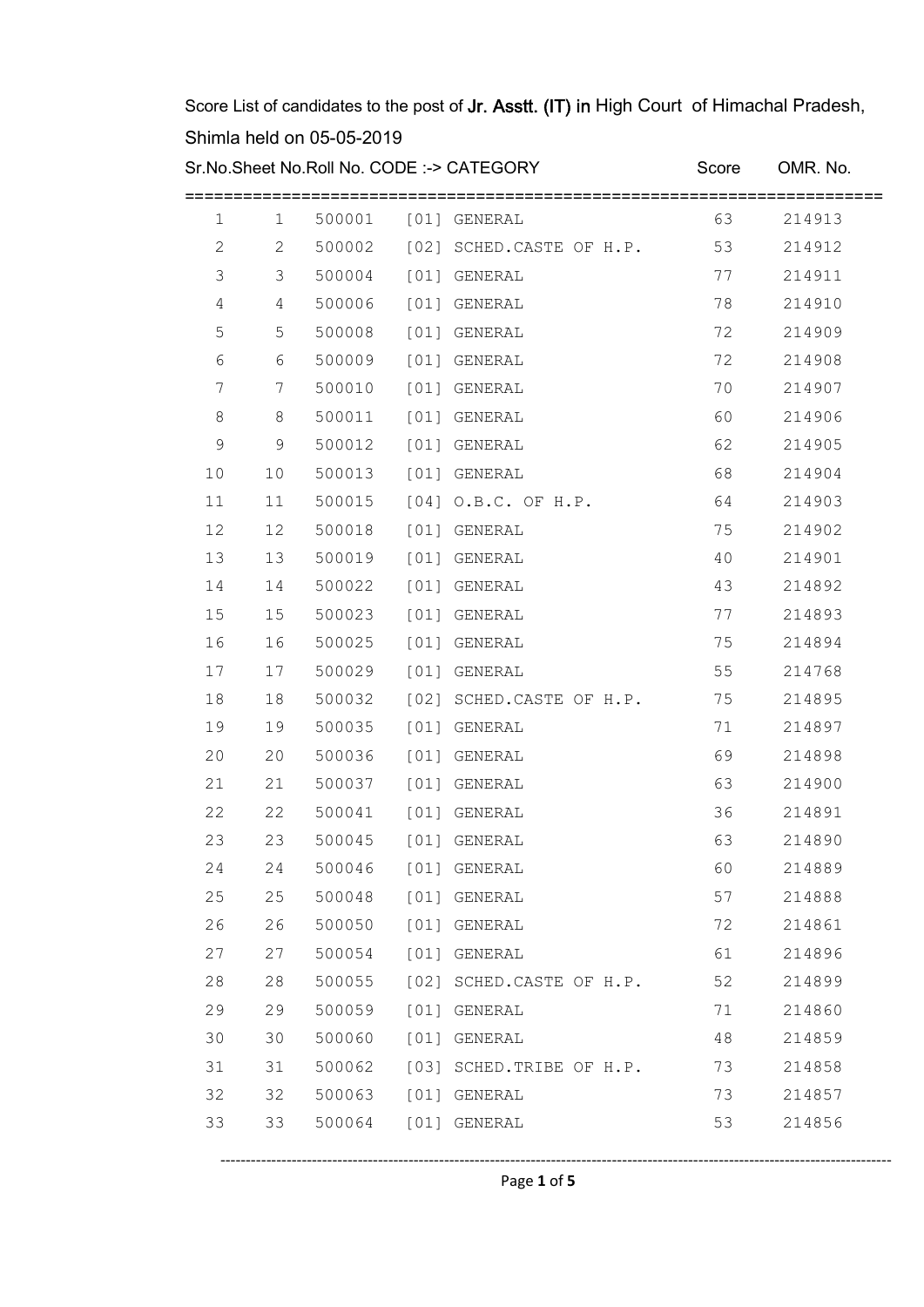Sr.No.Sheet No.Roll No. CODE :-> CATEGORY Score OMR. No.

| 34 | 34 |                     | 500065 [01] GENERAL             | 60 | 214855 |
|----|----|---------------------|---------------------------------|----|--------|
| 35 | 35 |                     | 500066 [02] SCHED.CASTE OF H.P. | 50 | 214854 |
| 36 | 36 |                     | 500067 [01] GENERAL             | 62 | 214853 |
| 37 | 37 | 500069 [01] GENERAL |                                 | 69 | 214852 |
| 38 | 38 | 500070              | [01] GENERAL                    | 70 | 214684 |
| 39 | 39 |                     | 500071 [02] SCHED.CASTE OF H.P. | 58 | 214851 |
| 40 | 40 | 500072              | [01] GENERAL                    | 72 | 214850 |
| 41 | 41 | 500074              | [03] SCHED.TRIBE OF H.P.        | 44 | 214849 |
| 42 | 42 | 500075              | [02] SCHED.CASTE OF H.P.        | 48 | 214848 |
| 43 | 43 | 500078              | [01] GENERAL                    | 62 | 214841 |
| 44 | 44 | 500080              | [01] GENERAL                    | 74 | 214842 |
| 45 | 45 |                     | 500082 [02] SCHED.CASTE OF H.P. | 54 | 214767 |
| 46 | 46 | 500083              | [01] GENERAL                    | 50 | 214843 |
| 47 | 47 | 500084              | [01] GENERAL                    | 57 | 214844 |
| 48 | 48 | 500087              | [02] SCHED.CASTE OF H.P.        | 42 | 214845 |
| 49 | 49 | 500090              | [01] GENERAL                    | 65 | 214846 |
| 50 | 50 | 500093              | [01] GENERAL                    | 73 | 214772 |
| 51 | 51 | 500094              | [01] GENERAL                    | 71 | 214683 |
| 52 | 52 | 500095              | [01] GENERAL                    | 43 | 214847 |
| 53 | 53 | 500097              | [01] GENERAL                    | 56 | 214839 |
| 54 | 54 | 500098              | [01] GENERAL                    | 79 | 214838 |
| 55 | 55 | 500099              | [04] O.B.C. OF H.P.             | 63 | 214962 |
| 56 | 56 | 500101              | [01] GENERAL                    | 54 | 214769 |
| 57 | 57 | 500103              | [01] GENERAL                    | 57 | 214914 |
| 58 | 58 | 500108              | [01] GENERAL                    | 59 | 214790 |
| 59 | 59 | 500109              | [01] GENERAL                    | 68 | 214789 |
| 60 | 60 | 500110              | [01] GENERAL                    | 60 | 214659 |
| 61 | 61 | 500111              | [01] GENERAL                    | 62 | 214657 |
| 62 | 62 | 500112              | [01] GENERAL                    | 76 | 214655 |
| 63 | 63 | 500113              | [01] GENERAL                    | 58 | 214687 |
| 64 | 64 | 500114              | [01] GENERAL                    | 71 | 214685 |
| 65 | 65 | 500115              | [01] GENERAL                    | 72 | 214840 |
| 66 | 66 | 500119              | [01] GENERAL                    | 77 | 214961 |
|    |    |                     |                                 |    |        |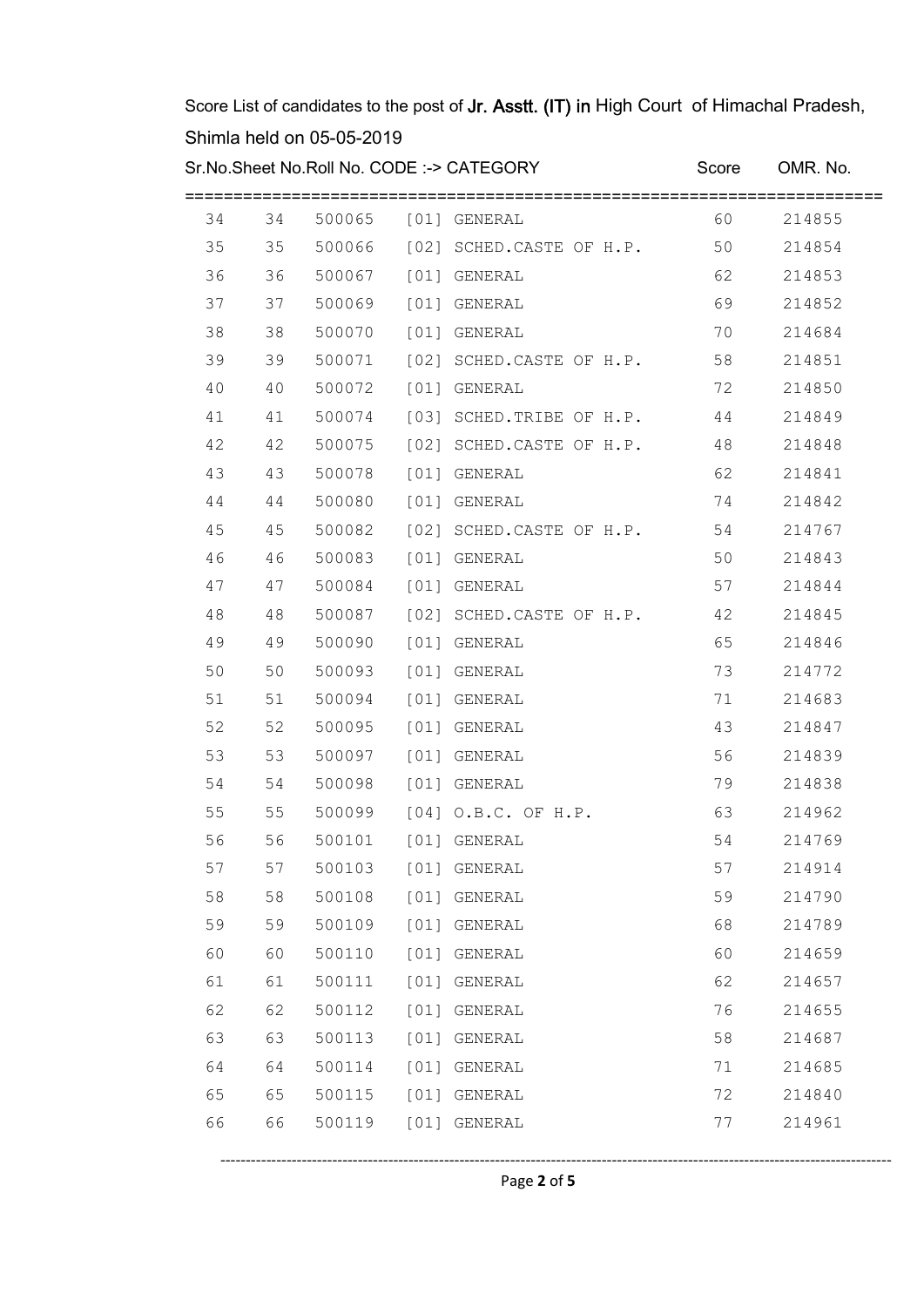Sr.No.Sheet No.Roll No. CODE :-> CATEGORY Score OMR. No.

| 67 | 67 | 500120              | [01] GENERAL                    | 63    | 214960 |
|----|----|---------------------|---------------------------------|-------|--------|
| 68 | 68 | 500123              | [01] GENERAL                    | 69    | 214792 |
| 69 | 69 | 500126              | [01] GENERAL                    | 65    | 214791 |
| 70 | 70 | 500129              | [01] GENERAL                    | 82    | 214788 |
| 71 | 71 | 500130              | [01] GENERAL                    | 66    | 214658 |
| 72 | 72 | 500131              | [02] SCHED.CASTE OF H.P.        | 43    | 214656 |
| 73 | 73 | 500132              | [01] GENERAL                    | 78    | 214654 |
| 74 | 74 | 500133              | $[04]$ O.B.C. OF H.P.           | 49    | 214686 |
| 75 | 75 | 500135              | [01] GENERAL                    | 74    | 214795 |
| 76 | 76 | 500137              | [01] GENERAL                    | 55    | 214763 |
| 77 | 77 | 500139              | [01] GENERAL                    | 58    | 214794 |
| 78 | 78 | 500140              | [01] GENERAL                    | 33    | 214793 |
| 79 | 79 | 500142              | [01] GENERAL                    | 46    | 214766 |
| 80 | 80 | 500143              | [03] SCHED. TRIBE OF H.P.       | 61    | 214765 |
| 81 | 81 | 500144              | [01] GENERAL                    | 60    | 214764 |
| 82 | 82 | 500147              | [01] GENERAL                    | 70    | 214762 |
| 83 | 83 | 500148              | [01] GENERAL                    | 44    | 214761 |
| 84 | 84 | 500149              | $[04]$ O.B.C. OF H.P.           | 38    | 214760 |
| 85 | 85 | 500151              | [01] GENERAL                    | 72    | 214759 |
| 86 | 86 | 500152              | [01] GENERAL                    | 47    | 214758 |
| 87 | 87 | 500156              | [01] GENERAL                    | 51    | 214748 |
| 88 | 88 | 500157              | [02] SCHED.CASTE OF H.P.        | 67    | 214749 |
| 89 | 89 | 500158              | [01] GENERAL                    | 65    | 214750 |
| 90 | 90 |                     | 500161 [02] SCHED.CASTE OF H.P. | 51    | 214751 |
| 91 | 91 | 500162 [01] GENERAL |                                 | 66 10 | 214752 |
| 92 | 92 | 500165 [01] GENERAL |                                 | 51    | 214753 |
| 93 | 93 |                     | 500166 [02] SCHED.CASTE OF H.P. | 32    | 214754 |
| 94 | 94 |                     | 500167 [01] GENERAL             | 48    | 214755 |
| 95 | 95 |                     | 500168 [01] GENERAL             | 47    | 214756 |
| 96 | 96 |                     | 500171 [01] GENERAL             | 78    | 214757 |
| 97 | 97 |                     | 500172 [04] O.B.C. OF H.P.      | 65    | 214747 |
| 98 | 98 |                     | 500173 [01] GENERAL             | 78    | 214746 |
| 99 | 99 |                     | 500174 [02] SCHED.CASTE OF H.P. | 72    | 214745 |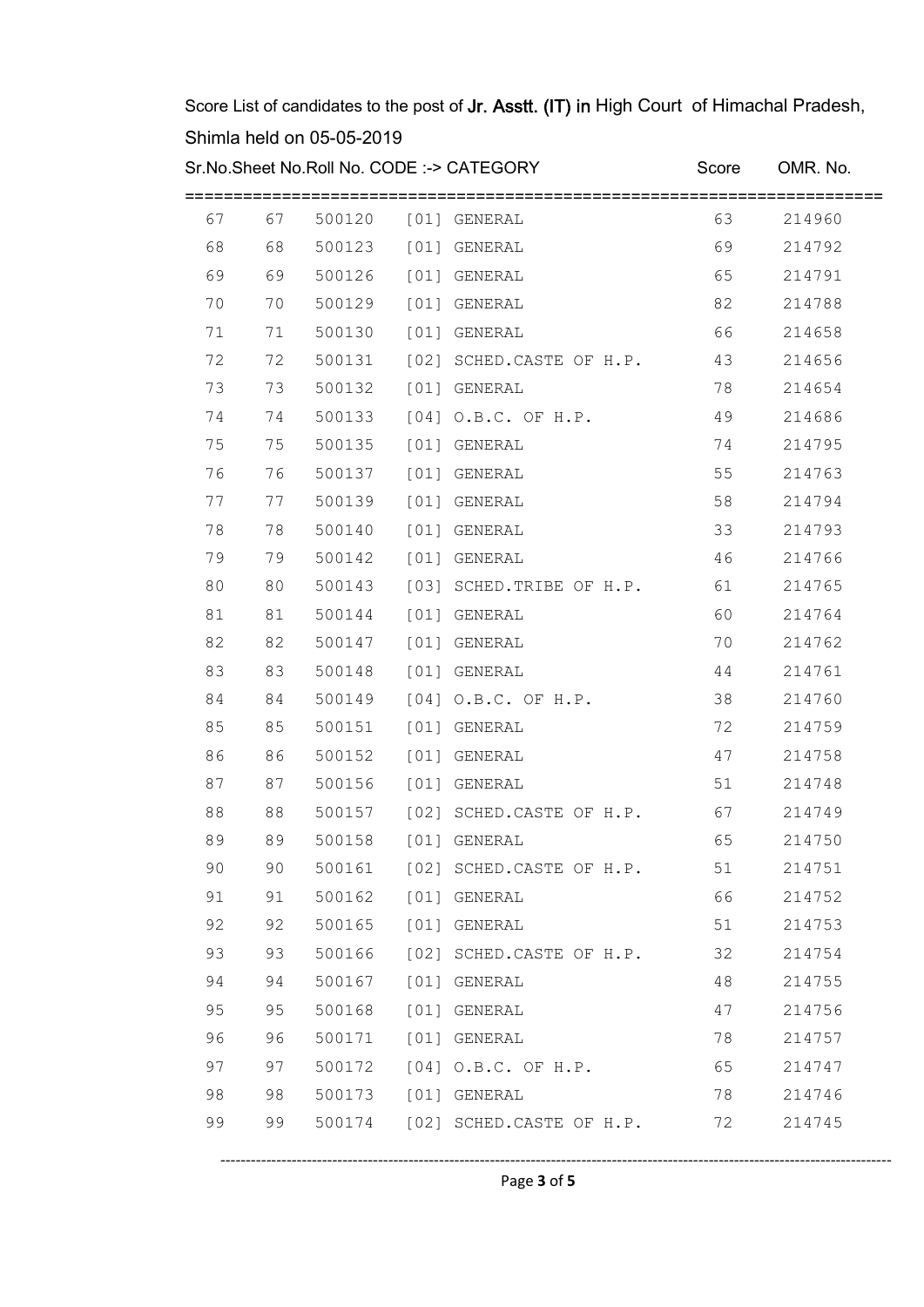Sr.No.Sheet No.Roll No. CODE :-> CATEGORY Score OMR. No.

| 100 | 100 | 500175                  |      | [01] GENERAL                    | 55   | 214742 |
|-----|-----|-------------------------|------|---------------------------------|------|--------|
| 101 | 101 | 500176                  |      | [01] GENERAL                    | 66   | 214741 |
| 102 | 102 | 500177                  |      | $[04]$ O.B.C. OF H.P.           | 53   | 214740 |
| 103 | 103 | 500179                  |      | [01] GENERAL                    | 61   | 214739 |
| 104 | 104 | 500180                  |      | [02] SCHED.CASTE OF H.P.        | 73   | 214787 |
| 105 | 105 | 500181                  |      | [01] GENERAL                    | 77   | 214786 |
| 106 | 106 | 500183                  |      | [01] GENERAL                    | 34   | 214784 |
| 107 | 107 | 500185                  |      | [01] GENERAL                    | 75   | 214781 |
| 108 | 108 | 500187                  |      | [01] GENERAL                    | 76   | 214778 |
| 109 | 109 | 500188                  |      | [01] GENERAL                    | 58   | 214776 |
| 110 | 110 | 500189                  |      | [01] GENERAL                    | 54   | 214775 |
| 111 | 111 | 500190                  |      | [01] GENERAL                    | 62   | 214774 |
| 112 | 112 | 500195                  |      | [01] GENERAL                    | 76   | 214770 |
| 113 | 113 | 500196                  |      | [04] O.B.C. OF H.P.             | 73   | 214785 |
| 114 | 114 | 500197                  |      | [02] SCHED.CASTE OF H.P.        | 69   | 214783 |
| 115 | 115 | 500198                  |      | [01] GENERAL                    | 64   | 214782 |
| 116 | 116 | 500200                  |      | [01] GENERAL                    | 54   | 214780 |
| 117 | 117 | 500201                  | [01] | GENERAL                         | 67   | 214779 |
| 118 | 118 | 500203                  |      | [01] GENERAL                    | 58   | 214777 |
| 119 | 119 | 500207                  |      | [01] GENERAL                    | 73   | 214773 |
| 120 | 120 | 500208                  |      | $[04]$ O.B.C. OF H.P.           | 46   | 214771 |
| 121 | 121 | 500215                  |      | [02] SCHED.CASTE OF H.P.        | 34   | 214963 |
| 122 | 122 | 500217                  |      | [01] GENERAL                    | 75   | 214614 |
| 123 | 123 | 500218                  |      | [01] GENERAL                    | 68   | 214594 |
| 124 | 124 |                         |      | 500220 [04] O.B.C. OF H.P.      | 70   | 214612 |
| 125 |     | 125 500223 [01] GENERAL |      |                                 | 53   | 214611 |
| 126 | 126 | 500224 [01] GENERAL     |      |                                 | 56 0 | 214610 |
| 127 | 127 | 500225 [01] GENERAL     |      |                                 | 67   | 214591 |
| 128 | 128 | 500227 [01] GENERAL     |      |                                 | 56   | 214609 |
| 129 | 129 | 500228 [01] GENERAL     |      |                                 | 69   | 214593 |
| 130 | 130 | 500232 [01] GENERAL     |      |                                 | 45   | 214608 |
| 131 | 131 |                         |      | 500233 [02] SCHED.CASTE OF H.P. | 70   | 214607 |
| 132 | 132 |                         |      | 500236 [02] SCHED.CASTE OF H.P. | 57   | 214606 |